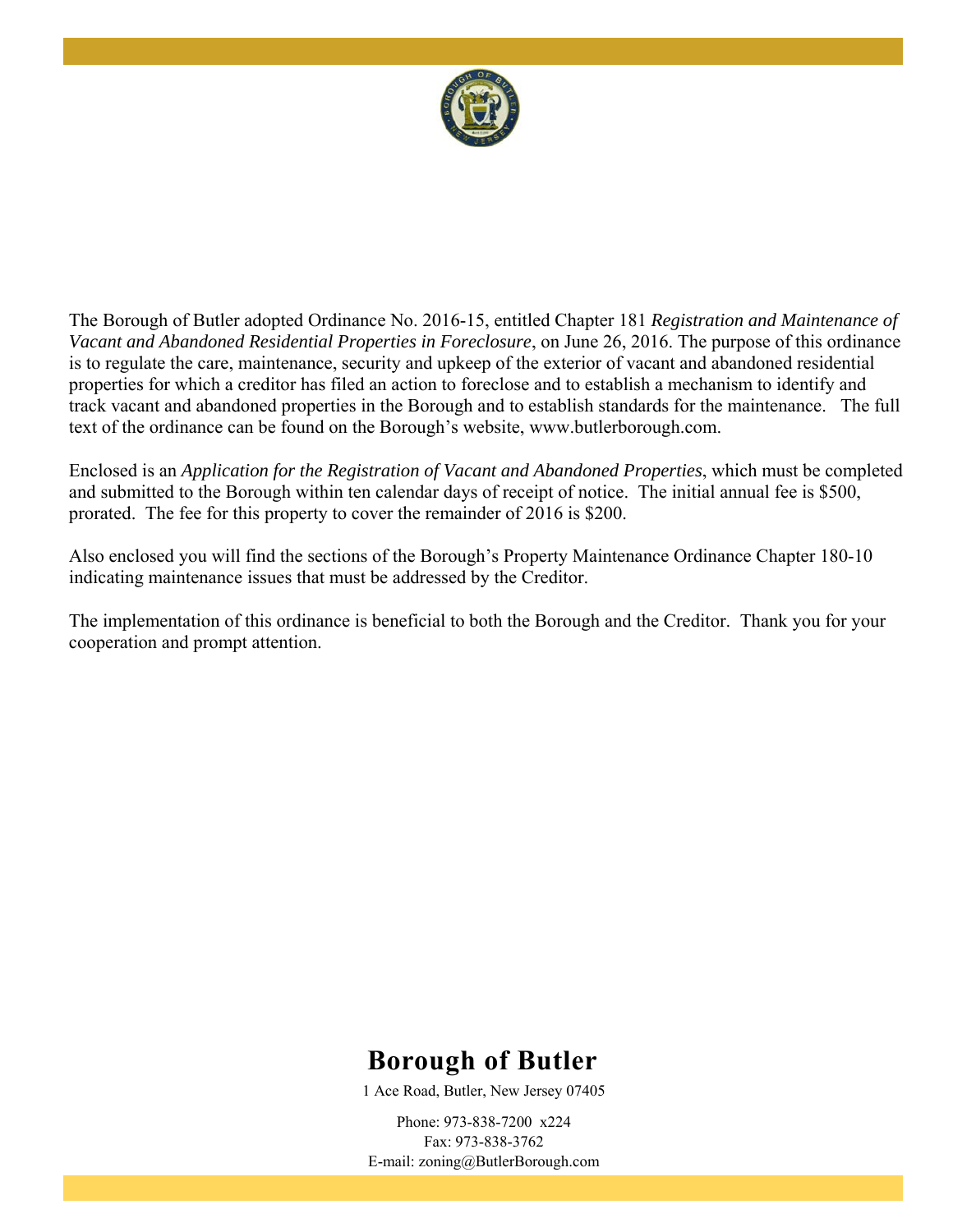# Borough of Butler Chapter 180

REFUSE or RUBBISH — All discarded, useless, unusable, unused or worthless solid waste matter or materials, combustible or noncombustible, including, but not limited to, garbage; trash; ashes; paper, paper goods and products; wrappings; cans; bottles; containers; yard clippings; garden refuse; brush and containers of waste materials, chemicals or oil other than garbage containers used and intended to be picked up in the normal weekly scavenger collection service; debris; junk; glass; boxes, crockery; wood; mineral matter; plastic; rubber; leather; furniture; household goods; appliances; fixtures; bedding; scrap lumber; scrap metal, construction material, inoperable machinery or parts thereof; dead or rotting vegetation, excluding compost piles which are not otherwise prohibited in this chapter; abandoned, inoperative, unused or unusable automobiles and vehicles, or parts or components of automobiles, motor vehicles, motorcycles or vehicles of any kind; and solid commercial or industrial waste.

§ 180-10. Unlawful conditions. The exterior of all premises shall be kept free of the following matter, materials or conditions:

- A. Refuse, as hereinabove defined.
- B. Rubbish, as hereinabove defined.
- C. Abandoned, uncovered or structurally unsound wells, shafts, towers, exterior cellar openings, basement hatchways, foundations or excavations.
- D. Abandoned iceboxes, refrigerators, heaters, television sets and other similar major appliances.
- E. Structurally unsafe or unsound buildings, structures or fences or parts thereof.
- F. Rodents, vermin, pest infestation and rodent harborages.
- G. Animal excrement piles or manure piles within 100 feet of a property line.
- H. Buried refuse or rubbish.
- I. Stagnant surface or ground water accumulations which create or are likely to create mosquito or other insect breeding areas.
- J. Nuisances, as hereinabove defined.
- K. Vehicles, or parts thereof, including construction equipment, boats or trailers, motorized or not, licensed or unlicensed, registered or unregistered, which vehicles or parts thereof are or have been junked, abandoned, dismantled or are in a state of visible disrepair for a period of more than two weeks. This subsection shall take effect only where the conditions described herein are visible from surrounding or adjoining properties. No part of this subsection, however, shall be applicable to properties upon which the business of an automobile body shop or automobile dealership is conducted.
- L. Dangerously loose and overhanging objects, including, but not limited to, dead trees or tree limbs, accumulations of ice or any object, natural or man-made, which could threaten the health and safety of a person if caused to fall, or other similar dangerously loose and overhanging objects, which, by reason of their location above ground level, constitute an actual hazard to persons or vehicles in the vicinity thereof.
- M. Inadequate or unsafe foundations, walls, piers and columns and other similar structurally unsound, damaged or defective load-bearing components which are incapable of bearing imposed loads safely at all points.
- N. Structurally unsound, loose, dangerous, crumbling, missing, broken, rotten or unsafe exterior portions of buildings or structures, including, but not limited to, porches; landings; balconies; stairways; handrails; steps; walls; overhangs; roofs; fences; supporting members; timbers; abutments; fire escapes; signs; loose, crumbling or falling bricks, stones, mortar or plaster.
- O. Exterior surfaces or parts of buildings or structures containing sharp, rough or projecting surfaces or objects which might cause injury to persons coming in contact therewith.
- P. Broken glass or windows; rotten, missing or substantially destroyed window frames and sashes; door frames; exterior component parts of buildings or structures.
- Q. Weeds, brush, stumps, roots which are obnoxious, noxious or detrimental to public health and safety. This includes, but is not limited to, poison ivy, poison oak, poison sumac and ragweed growth. This shall also include dead and dying trees and limbs or other natural growth, including compost heaps or piles which, by reason of rotting or deteriorating conditions, create obnoxious odors or blighting and unsightly factors for adjoining properties of the Borough of Butler. Under no circumstances are compost heaps or piles permitted within 25 feet from any property line. The provisions of this subsection shall not apply to farm land, pasture land, grazing land, natural or unlandscaped areas and undeveloped tracts.
- R. Garbage or trash dumpsters shall not be maintained in the front yard unless permitted by site plan approval from the Planning Board or Board of Adjustment or municipal approval for temporary construction or renovation purposes.
- S. In all zone districts and upon all properties used for residential purposes in whole or in part, parking spaces shall be on paved or gravel driveways, constructed and installed and located pursuant to the provisions of the Zoning Ordinance and other applicable codes, rules and regulations of the Borough of Butler. Parking of motor vehicles on front lawns, yards or landscaped front yards is prohibited, except for the purpose of temporary emergency or necessity not to exceed a period of 24 hours.
- T. The exterior of all premises, the exterior of structures and condition of accessory structures, including fences and walls of any type, shall be kept structurally sound, in good repair and free from defect, and shall be maintained so that the appearance of the premises and structures shall not constitute a blighting factor for adjoining properties or the Borough of Butler, such as, but not limited to, structural collapse, excessive peeling paint, graffiti, rotting or decay.
- U. Properties with landscaping, lawns, hedges and bushes shall be kept from becoming overgrown and unsightly where exposed to public view, and from becoming a blighting factor for adjoining properties of the Borough of Butler.
- V. General maintenance. The exterior of every structure or accessory structure, including signs and fences, shall be maintained in good repair. The same shall be maintained free of broken glass, loose shingles, crumbling stone or brick, excessive peeling paint or other conditions reflective of deterioration or inadequate maintenance to the end that the property itself may be preserved, safety and fire hazards eliminated and adjoining properties and the Borough of Butler be protected from blighting influences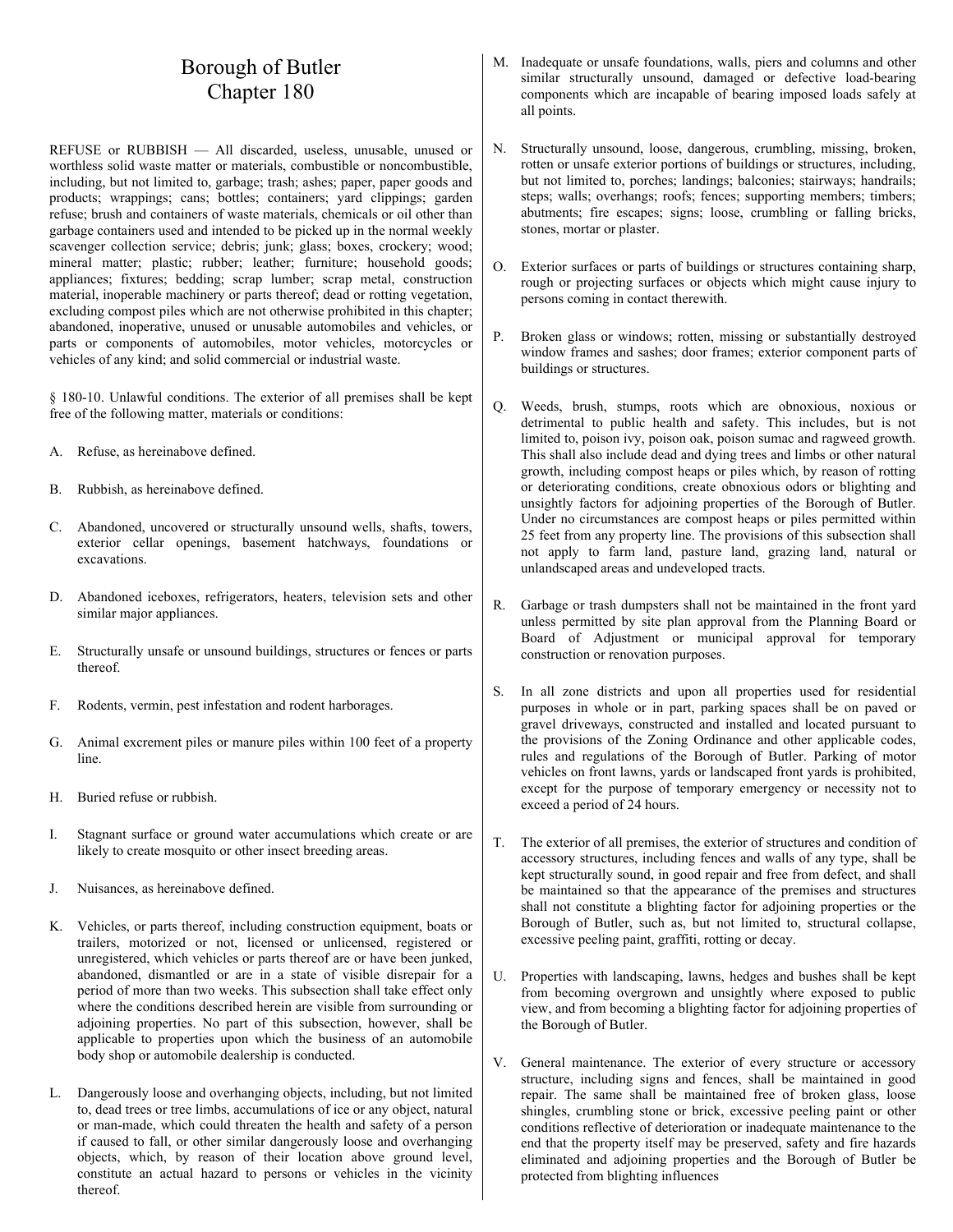| Borough of Butler<br>One Ace Road, Butler, New Jersey 07405<br>973-838-7200 x224<br>Zoning@ButlerBorough.com |                                                                                                                                                                                                                                                                                                                                                                                                                                                                                                                                                                                                              | <b>REGISTRATION OF</b><br><b>VACANT AND</b><br><b>ABANDONED</b><br><b>PROPERTIES</b> |         | Lot:<br><b>Street Address:</b> |                                                                                                      |
|--------------------------------------------------------------------------------------------------------------|--------------------------------------------------------------------------------------------------------------------------------------------------------------------------------------------------------------------------------------------------------------------------------------------------------------------------------------------------------------------------------------------------------------------------------------------------------------------------------------------------------------------------------------------------------------------------------------------------------------|--------------------------------------------------------------------------------------|---------|--------------------------------|------------------------------------------------------------------------------------------------------|
|                                                                                                              | <b>Initial Registration</b>                                                                                                                                                                                                                                                                                                                                                                                                                                                                                                                                                                                  |                                                                                      | Renewal |                                | Amended                                                                                              |
| RTHES<br>$\mathbf{E}$<br>PRPI<br><b>ANDONED</b><br>AB.<br><b>AND</b>                                         | <b>Creditor</b><br>Name: Name: Name: Name: Name: Name: Name: Name: Name: Name: Name: Name: Name: Name: Name: Name: Name: Name: Name: Name: Name: Name: Name: Name: Name: Name: Name: Name: Name: Name: Name: Name: Name: Name: Name: Name: Name:<br><b>Authorized Agent</b><br>A person twenty-one years or older designated by the Creditor as the authorized agent for receiving notices of code violations and for<br>receiving process in any court proceeding or administrative enforcement proceeding on behalf of such Creditor in connection with the<br>enforcement of any applicable code. §181-2C |                                                                                      |         |                                |                                                                                                      |
| <b>ANT</b><br>AC<br><b>FO</b>                                                                                | <b>Contract Contract Contract Contract Contract Contract Contract Contract Contract Contract Contract Contract Co</b><br><b>Maintenance Firm</b><br>The Firm and the actual name(s) of the Firm's individual principal(s) responsible for maintaining the Abandoned and Vacant Property<br>shall be available by telephone or in person on a twenty-four-hour per day, seven-day per week basis. The two entities may be the same<br>or different persons. Both entities shown on the statement must maintain offices in the State of NJ or reside within NJ. §181-2D                                        |                                                                                      |         |                                |                                                                                                      |
| REGISTRATION                                                                                                 |                                                                                                                                                                                                                                                                                                                                                                                                                                                                                                                                                                                                              |                                                                                      |         |                                |                                                                                                      |
|                                                                                                              |                                                                                                                                                                                                                                                                                                                                                                                                                                                                                                                                                                                                              |                                                                                      |         |                                | <b>Office or Resides</b><br>in New Jersey $\Box$<br><b>Office or Resides</b><br>in New Jersey $\Box$ |
|                                                                                                              |                                                                                                                                                                                                                                                                                                                                                                                                                                                                                                                                                                                                              |                                                                                      |         |                                | <b>Office or Resides</b><br>in New Jersey $\Box$                                                     |

§ 181-2E. The registration shall be valid for one year from the date of registration except for the initial registration which shall be valid through December 31st of the year in which it was filed. The Creditor shall be required to renew the registration annually as long as the building remains Vacant and Abandoned and shall pay a registration or renewal fee.

**§ 181-3. The initial registration fee for each Vacant and Abandoned property shall be \$500. The fee for the first annual renewal shall be \$1,500 and the fee for the second annual renewal shall be \$3,000. The fee for any subsequent annual renewal beyond the second renewal shall be \$5,000.**